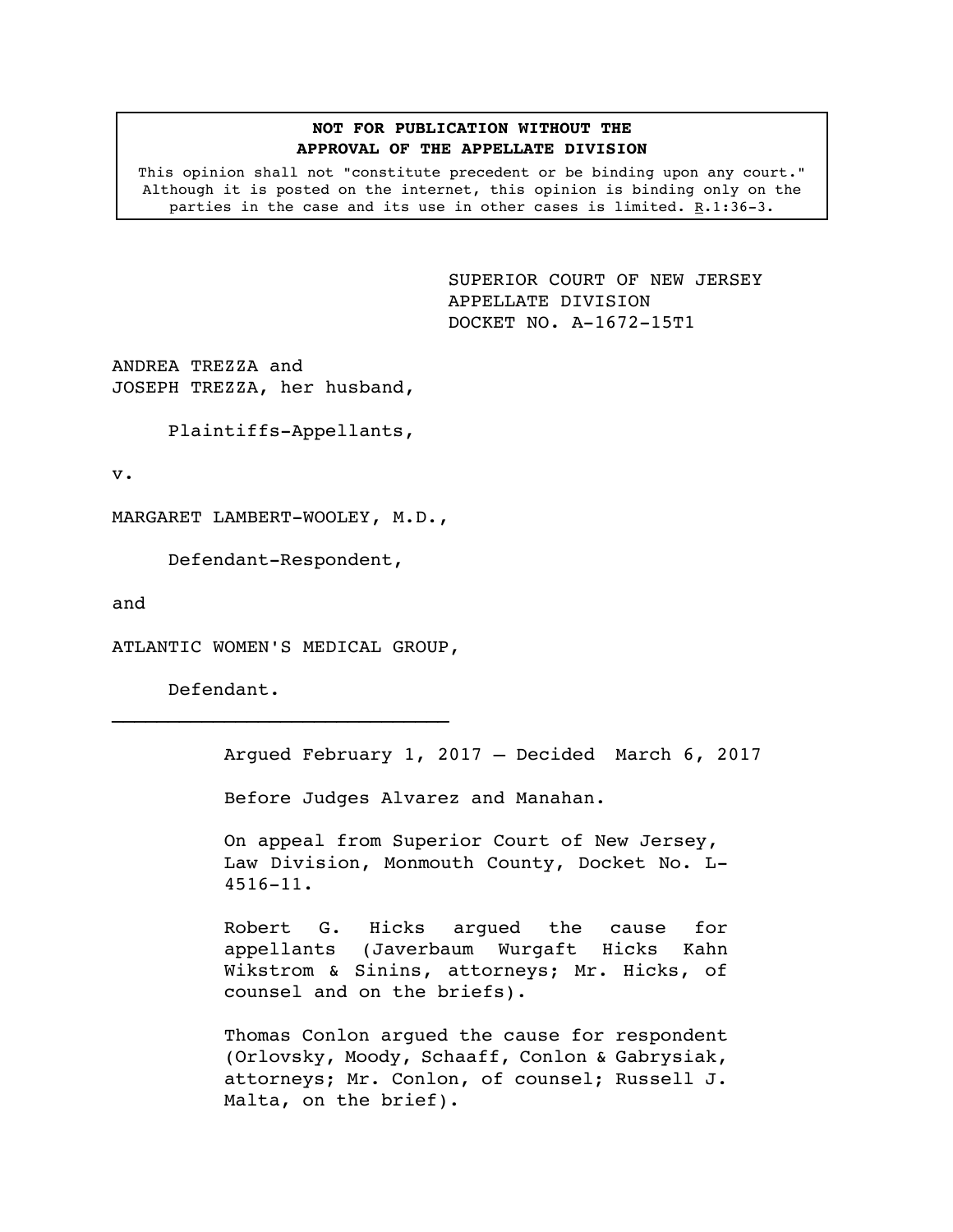PER CURIAM

i<br>L

Andrea Trezza and Joseph Trezza (plaintiffs) appeal from the November 9, 2015 order dismissing their medical malpractice action with prejudice. Following our review of the record and applicable law, we reverse and remand for trial.

We recite the procedural history essential to our determination. On September 26, 2011, plaintiffs filed a medical malpractice complaint against Margaret Lambert-Wooley, M.D. (defendant) and the Atlantic Women's Medical Group. The Atlantic Women's Medical Group was dismissed with prejudice by stipulation dated April 27, 2012.

A peremptory trial date was scheduled for March 31, 2014, but rescheduled by the court, after the case was not reached, for December 8, 2014.<sup>1</sup> The trial did not take place on the December date or on a subsequent rescheduled date, June 1, 2015, due to the unavailability of defendant's designated trial counsel. $^2$  See R. 4:25-4. In a July 2, 2015 sua sponte order, the Presiding Judge

 $1$  The record does not disclose whether there were prior trial dates.

 $2$  The Rule also provides that, in medical malpractice cases, the court may disregard the designation of trial counsel if the designation will delay trial.  $R. 4:25-4$ . In Track I or II medical malpractice cases pending for more than two years, the court may do so "on such notice to the parties as it deems adequate in the circumstances." Ibid. However, "[d]esignations of trial counsel presumptively expire in all Track III medical malpractice cases pending for more than three years." Ibid.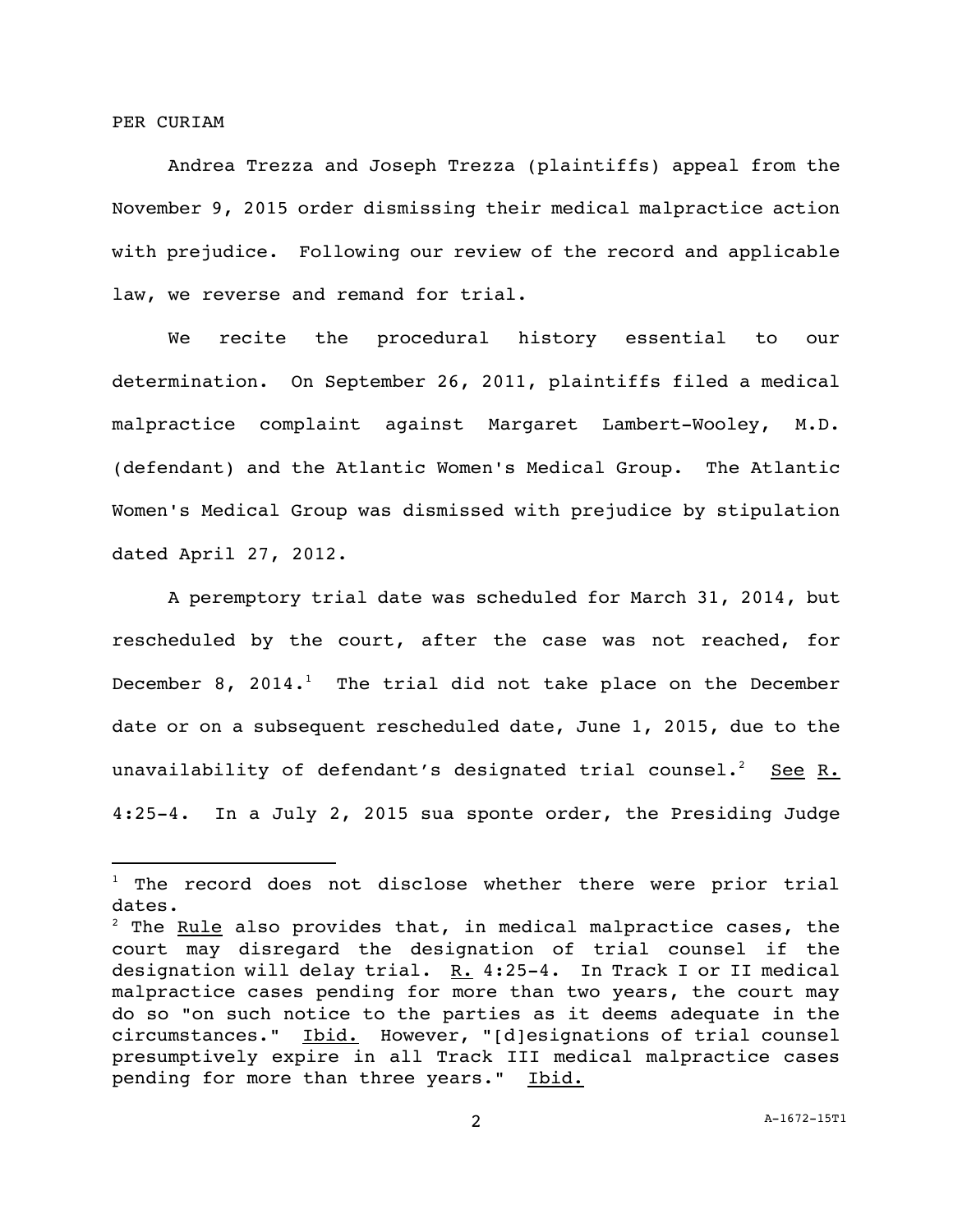of the Civil Part scheduled a peremptory trial date for November 9, 2015.

The order setting the peremptory date recited specific and stringent terms as to the course and conduct of the case relative to the trial. First, the trial would not be adjourned to accommodate the parties' or counsel's personal or professional commitments. Second, counsel was obligated to monitor the schedules of their respective clients, experts, and witnesses to insure their availability. In the circumstance of their clients', experts', or witnesses' unavailability, counsel was responsible to arrange for a de bene esse deposition in advance of trial. Third, in the event designated trial counsel was unavailable, counsel was responsible to have available alternate trial counsel, whether or not from the same firm. Consistent therewith, all trial designations were waived by virtue of the order and no adjournment would be granted for failure to obtain alternate counsel. Finally, no adjournment would be granted for failure to comply with the terms of the order.

By letter dated November 4, 2015, plaintiffs requested the case be listed for a conference on November 9, 2015, and the trial be carried until November 13, 2015, due to the unavailability of plaintiffs' liability expert. In the letter, plaintiffs' counsel stated: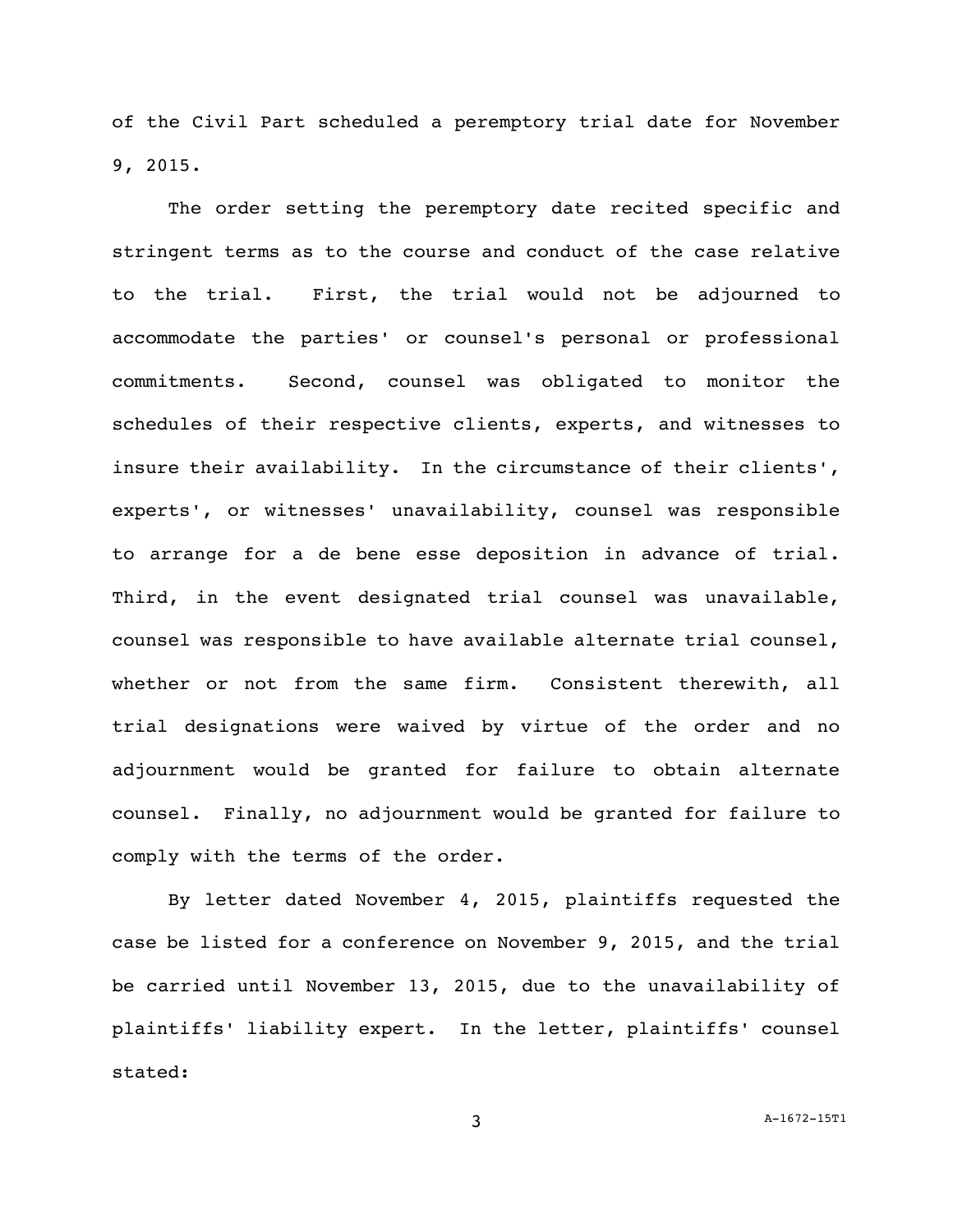Due to scheduling issues with expert witnesses on behalf of both parties, it would be preferable to start the [t]rial on Friday of that week. I presently have scheduled the videotaped deposition of one of [p]laintiff's subsequent treating physicians Thursday afternoon and I understand defense counsel may likewise need to put an expert on videotape. Accordingly, I respectfully request that this matter be conferenced on Monday, November 9, 2015 and carried to start [t]rial on Friday, November 13, 2015. I anticipate that the [t]rial will conclude no later than Thursday, November 19, 2015.

On November 9, 2015, the Law Division judge assigned to the case considered plaintiffs' request. Plaintiffs' counsel stated that he only learned of the expert's unavailability one week prior to the start of the trial date. Nonetheless, the judge found, in light of the July 2, 2015 order, that he did not have the authority to grant an adjournment. The judge directed the parties to meet with the presiding judge to resolve the scheduling issue. The presiding judge denied the adjournment request and directed that the parties proceed with the trial. Predicated upon the terms of the order, the age of the case, and plaintiffs' expert's unavailability, the judge dismissed the complaint with prejudice. This appeal followed.

Plaintiffs raise the following arguments on appeal:

#### POINT I

THE TRIAL COURT IMPROPERLY DISMISSED THE PLAINTIFFS/APELLANTS' CASE.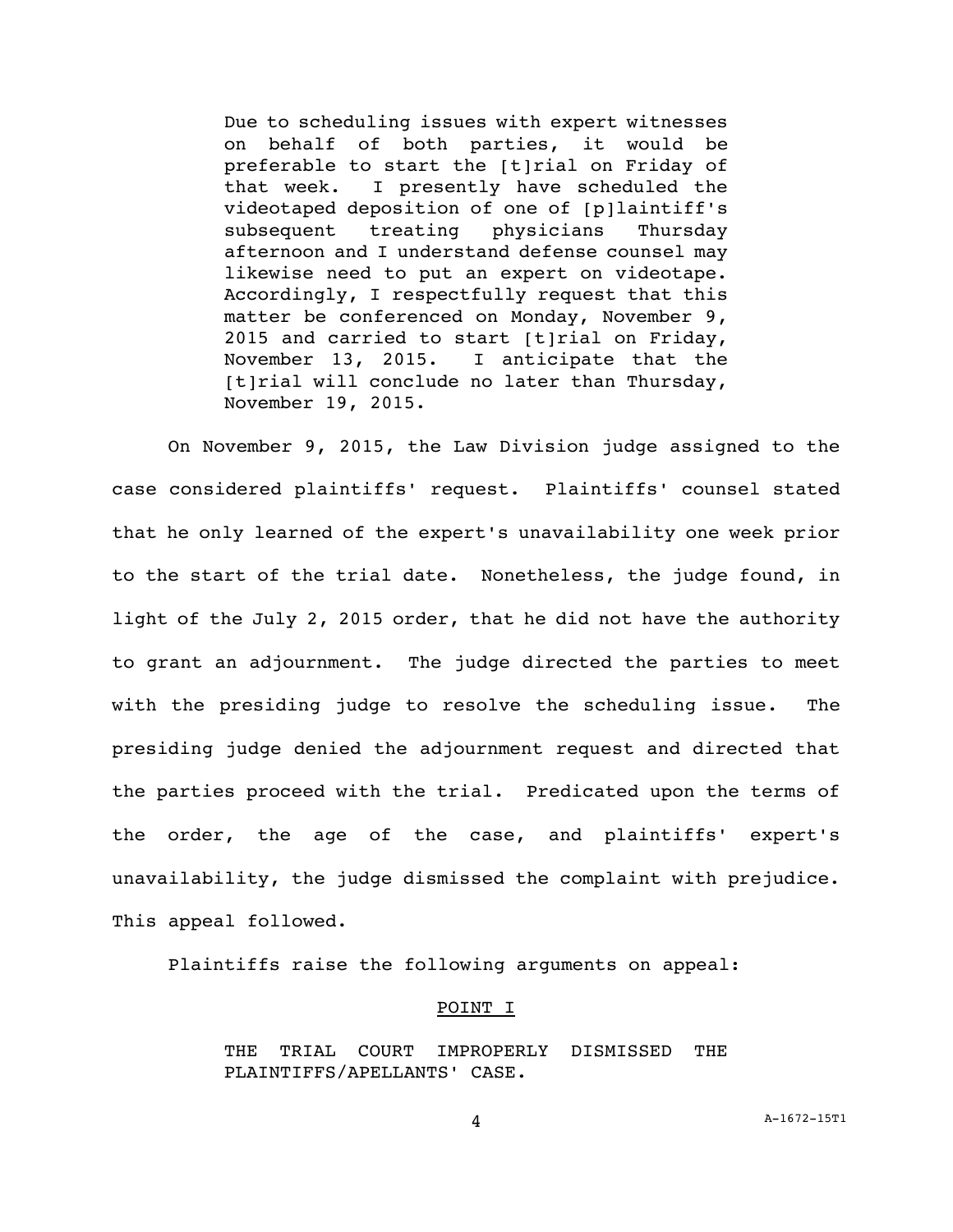### POINT II

THE TRIAL COURT ERRED AND ABUSED ITS DISCRETION BY DENYING PLAINTIFF[S'] REQUEST FOR A TWO[-]DAY CONTINUANCE AND DISMISSING PLAINTIFFS' COMPLAINT WITH PREJUDICE.

# POINT III

THE PRESIDING JUDGE OF THE CIVIL DIVISION ERRED AND ABUSED HIS EXERCISE OF DISCRETION BY DENYING PLAINTIFFS' REQUEST FOR A TWO[-]DAY CONTINUANCE AND BY IMPLICATION[,] THE ENTRY OF THE SUA SPONTE ORDER FILED JULY 2, 2015.

In plaintiffs' reply brief, they also raise the following points:

### POINT I

DEFENDANT, HAVING CONSENTED TO PLAINTIFF[S'] REQUEST FOR A TWO[-]DAY CONTINUANCE AND AT NO TIME HAVING SOUGHT OR REQUESTED A STRICT APPLICATION OF THE JULY 2, 2015 ORDER[,] CANNOT NOW ON APPEAL ARGUE THE CONTRARY.

## POINT II

EVEN IF THE COURT WERE TO CONSIDER WHAT THE DEFENDANT FAILED TO RAISE BELOW AND RAISES FOR THE FIRST TIME ON APPEAL, DEFENDANT[] STILL HA[S] FAILED TO DISTINGUISH THE CONTROLLING CASE LAW AND THE CASES CITED ARE INAPPLICABLE TO [THE] CURRENT APPEAL.

We review a trial court's decision to grant or deny an adjournment under an abuse of discretion standard. Kosmowski v. Atl. City Med. Ctr., 175 N.J. 568, 574 (2003). "Absent an abuse of discretion, denial of a request for an adjournment does not constitute reversible error." State v. D'Orsi, 113 N.J. Super. 527, 532 (App. Div.) (quoting State v. Smith, 87 N.J. Super. 98,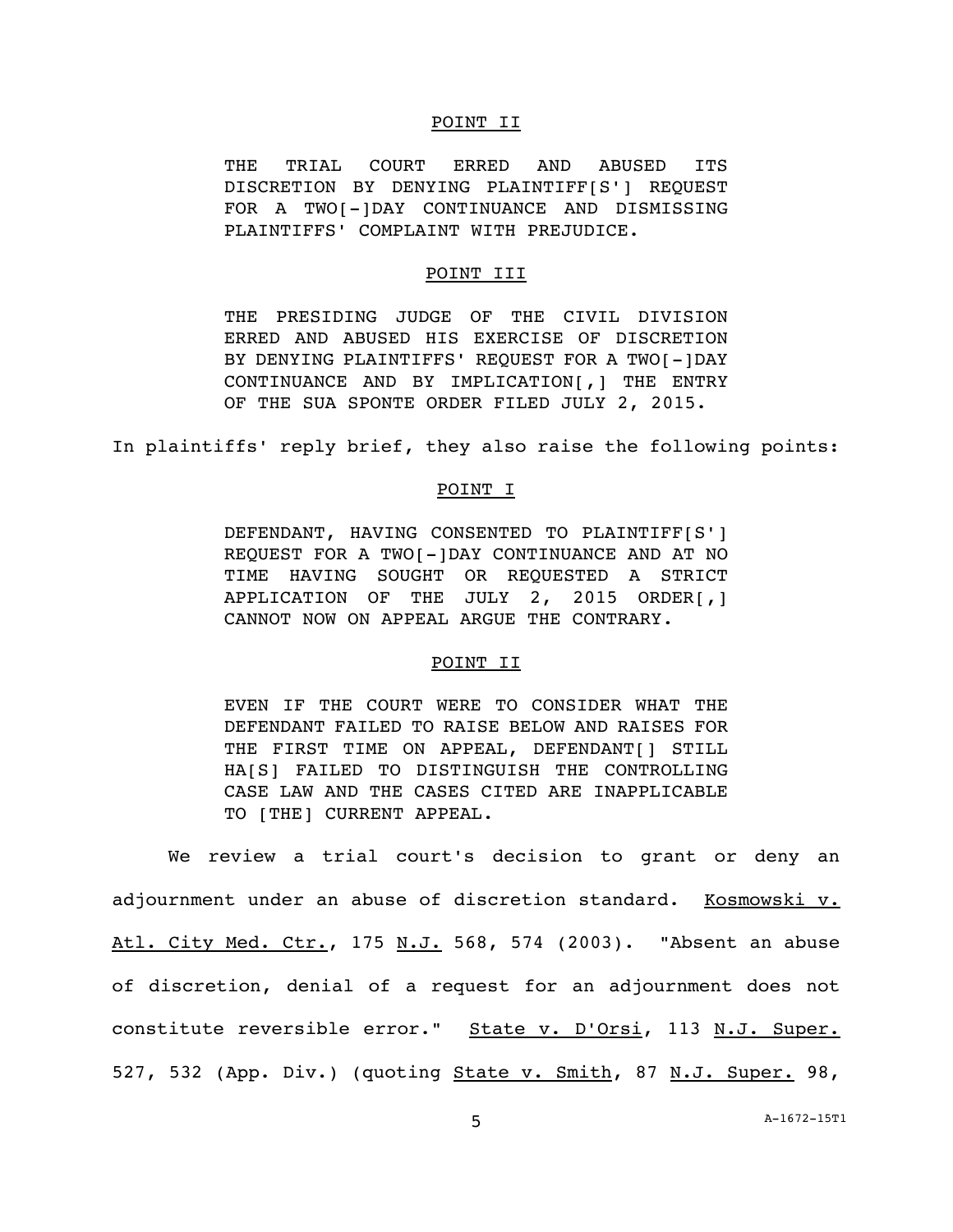105 (App. Div. 1965)), certif. denied, 58 N.J. 335 (1971). We will reverse a refusal to grant an adjournment only if it causes "manifest wrong or injury." State v. Hayes, 205 N.J. 522, 537 (2011) (citation omitted).

When determining whether to adjourn a case due to an expert's unavailability, the court:

> must focus on the tension between, on the one hand, the salutary principle that the sins of the advocate should not be visited on the blameless litigant, and, on the other, the court's strong interest that management of litigation, if it is to be effective, must lie ultimately with the trial court and not counsel trying the case.

> [Kosmowski, supra, 175 N.J. at 574 (internal citations and quotation marks omitted).]

In balancing these considerations, the court must remain mindful of its overriding objective that "[c]ases should be won or lost on their merits and not because litigants have failed to comply precisely with particular court schedules, unless such noncompliance was purposeful and no lesser remedy was available." Connors v. Sexton Studios, Inc., 270 N.J. Super. 390, 395 (App. Div. 1994).

In Kosmowski, the court reluctantly rescheduled a trial date after denying several adjournments. Kosmowski, supra, 175 N.J. at 571-72. Three days before trial, plaintiff's counsel learned that plaintiff's expert would be unavailable for the start of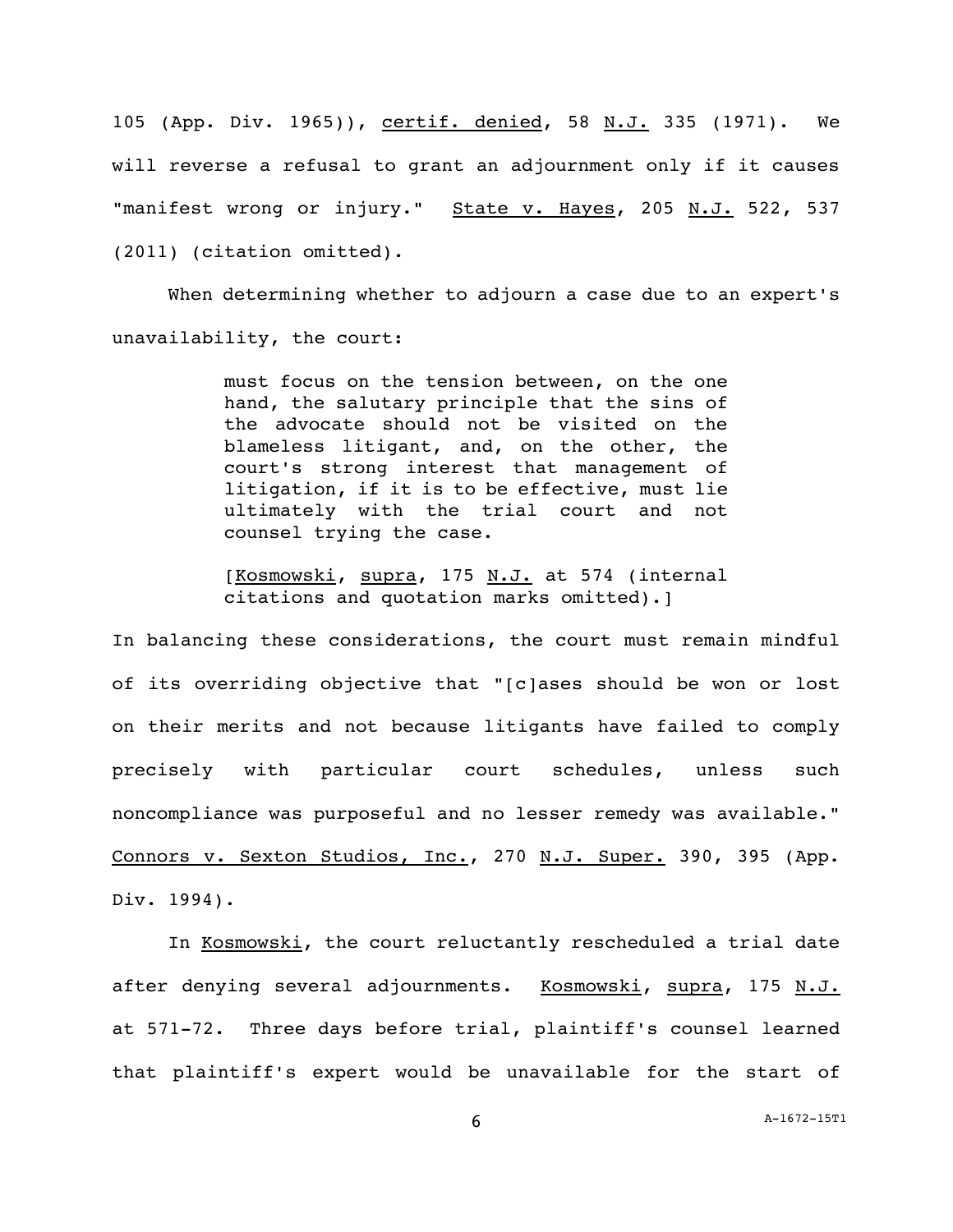trial. Id. at 572. On the trial date, counsel misrepresented to the court that the expert was in Europe, and thus unavailable for two weeks. Id. at 573. The court dismissed the complaint with prejudice, and later refused to reinstate the complaint after learning of counsel's misrepresentation. Ibid.

Our Supreme Court held that counsel's clients were "denied their day in court based exclusively on the conduct of their attorney."  $\underline{Id.}$  at 575. The Court stated that "[w]hen an attorney is unable to try a case due to the first unavailability of an expert, dismissal of the complaint with prejudice 'is drastic punishment and should not be invoked except in those cases where the actions of the party show a deliberate and contumacious disregard of the court's authority.'" Ibid. (quoting Allegro v. Afton Vill. Corp., 9 N.J. 156, 160-61 (1952)). Dismissal with prejudice should be imposed "only sparingly," and "only when no lesser sanction will suffice to erase the prejudice suffered by the non-delinquent party." Kosmowski, supra, 175 N.J. at 575 (quoting Zaccardi v. Becker, 88 N.J. 245, 253 (1982)). Accordingly, the Court directed the trial court, on remand, to "consider whether restoration of the complaint would cause any prejudice to defendants caused by the delay  $\cdots$  . . . [and] [i]f the complaint is restored, then the court should consider the range of sanctions to be imposed on plaintiffs' counsel." Id. at 576.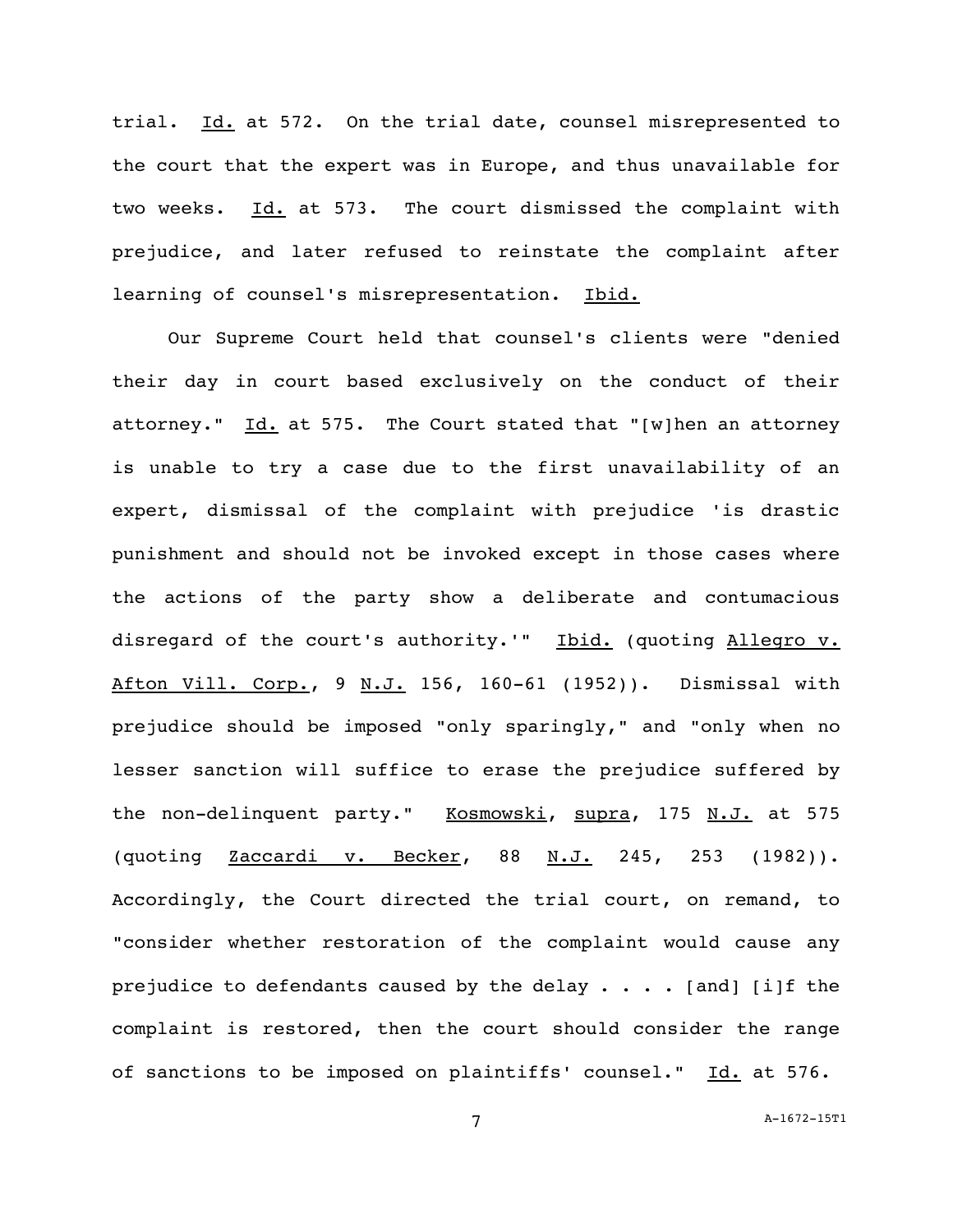Here, the actions of plaintiffs' counsel did not amount to a "deliberate and contumacious disregard of the court's authority" to warrant dismissal of the complaint with prejudice. Furthermore, the court was not unequivocally bound by the terms of the July 2, 2015 order. "[A] pretrial order may be modified at any time to prevent manifest injustice." Wilkins v. Hudson Cty. Jail, 217 N.J. Super. 39, 44 (App. Div.) (citing Jenkins v. Devine Foods, Inc., 3 N.J. 450, 458 (1950)), certif. denied, 109 N.J. 520 (1987). "The court rules afford flexibility in amending pretrial orders 'where necessary to subserve the presentation of the merits of the action, provided the adverse party will not be prejudiced thereby.'" L & L Oil Serv., Inc. v. Dir., Div. of Taxation, 340 N.J. Super. 173, 181 (App. Div. 2001) (citing Fluoro Elec. Corp. v. Smith Transp. Ltd., 58 N.J. Super. 287, 294 (App. Div. 1959), aff'd, 32 N.J. 277 (1960)). Notably, defendant not only did not argue prejudice, she consented to the brief adjournment.

We are informed by "the salutary principle that the sins of the [expert] should not be visited on the blameless litigant," Kosmowski, supra, 175 N.J. at 574 (quoting Aujero v. Cirelli, 110 N.J. 566, 573 (1988)), and find under these circumstances the denial of the adjournment "was inconsistent with the fundamental principles of justice and fairness that must guide all judicial decisions." Berkowitz v. Soper, 443 N.J. Super. 391, 407 (App.